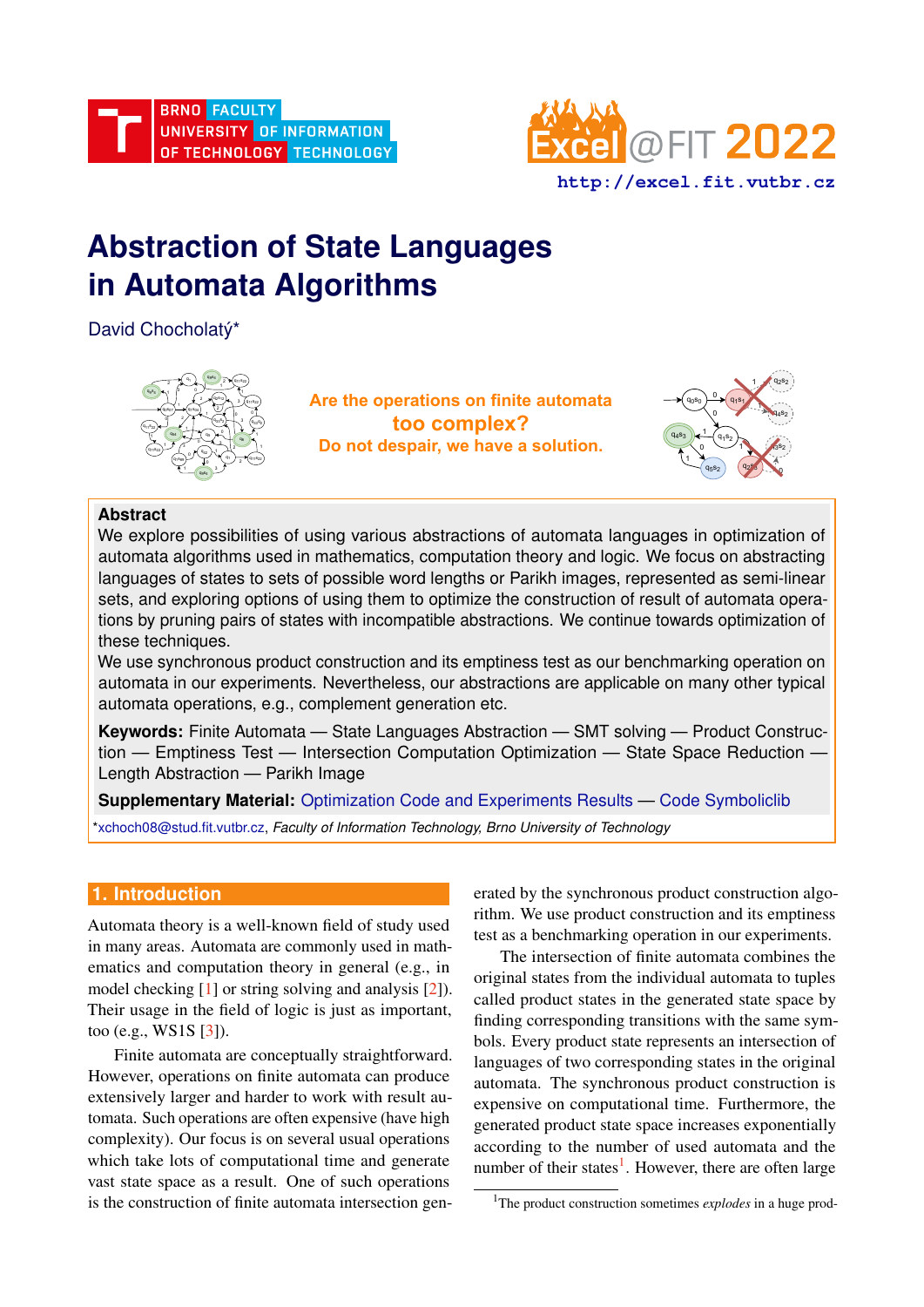parts of the generated state space which cannot accept any words (no final states can be reached from these states), yet are still generated. Therefore, it is important to have a decent algorithm to minimize the generated product state space as much as possible.

We focus mainly on decision-making about the satisfiability problem—solving the emptiness of the intersection of finite automata. We try to identify which generated product states cannot lead to any accepting states and do not continue from such states. When states language abstraction of states in product state are not compatible—the original languages of the corresponding states cannot accept the same words—we can omit such product state and all their potential successor states.

Our goal is to explore possibilities of using various abstractions of automata state languages<sup>[2](#page-1-0)</sup> in optimization of automata algorithms. We consider options of using them to pruning pairs of states with incompatible abstractions. We continue towards optimization of these techniques. Our suggested optimization methods are applicable on many other typical automata algorithms. Consequently, our discoveries have wider impact on multiple automata operations.

We have previously used length abstraction of state languages<sup>[3](#page-1-1)</sup> optimization in  $[4]$ . We have computed possible lengths of accepted words for each automaton and their states. Length abstraction is an effective and simple method but the pruning capabilities are not ideal. Length abstraction alone cannot sometimes detect unnecessary state space for automata with rich alphabet and many transitions from each state for such state languages accept multitude of words lengths.

The optimization approach we consider now is the computation of Parikh images<sup>[4](#page-1-2)</sup> for product states. Parikh image of a word tells us how many times a symbol occurs in a word<sup>[5](#page-1-3)</sup>. Parikh image of a language is then a semi-linear formula describing the relation between the number of symbol occurrences in words in a language. In contrast to the length abstraction, we have additional information about the product states (the number of symbols in words). We can more precisely identify unnecessary state space. However, the Parikh image computation is an expensive operation.

It is necessary to decide whether the trade-off of

unoptimized basic algorithm generating larger product state space requiring less computation time for reduced product state space generated by our optimized algorithm using Parikh images with additional computation time requirements is worth our attention. For certain operations over the automata, the product state space size is crucial. Considering we may need to work with the same product multiple times or simply need to exe-cute a single operation on the product<sup>[6](#page-1-4)</sup>, reduced state space can spare extensive amounts of computation time further down the processing line. Furthermore, generating smaller state space using our Parikh image optimization can improve computation time for the sole product generation algorithm in case substantial parts of otherwise generated state space are pruned or even when the whole product is proved to be empty, which can be quickly determined by our optimization, whereas the classic unoptimized algorithms would proceed to generate useless fragments of suppositional product.

We have implemented these optimizations and experimented with several different automata, tried various combinations of them, generated their products and tried to solve their emptiness test, focusing mainly on the number of trimmed product states in the process. For certain types of automata of certain qualities, this optimization process works really well. Parikh image abstraction usually trims vast state spaces where length abstraction cannot prune anything and basic product state space explodes exponentially (e.g., from 20000 to 10 product states). In addition, it is successful at immediately stopping product generation if the product is empty.

The contribution of this work can be summarized as follows:

- 1. heuristic trimming generated state space of operations on finite automata based on Parikh image computation, and
- 2. implementation and experimental evaluation of said heuristic and its optimizations.

## **2. Preliminaries**

Let us clarify a few definitions and terms often used throughout this paper. The following definitions are mostly adapted from [\[5\]](#page-10-2) or [\[6\]](#page-10-3).

*Alphabet* is a finite, non-empty set denoted by Σ. Elements of an alphabet are called *symbols* or *letters*. A finite, possibly empty, sequence of symbols over an

uct state space.

<span id="page-1-0"></span> $2$ Over-abstractions of original state languages, precisely. Therefore, we cannot accidentally trim product states leading to at least one accept state.

<span id="page-1-1"></span><sup>&</sup>lt;sup>3</sup> to sets of possible word lengths

<span id="page-1-3"></span><span id="page-1-2"></span><sup>4</sup> represented as semi-linear sets

<sup>5</sup>A function which assigns each symbol a number of occurrences in a word.

<span id="page-1-4"></span><sup>&</sup>lt;sup>6</sup>Even more so if automata operations are chained one after another, each operation increasing the complexity of the previous one.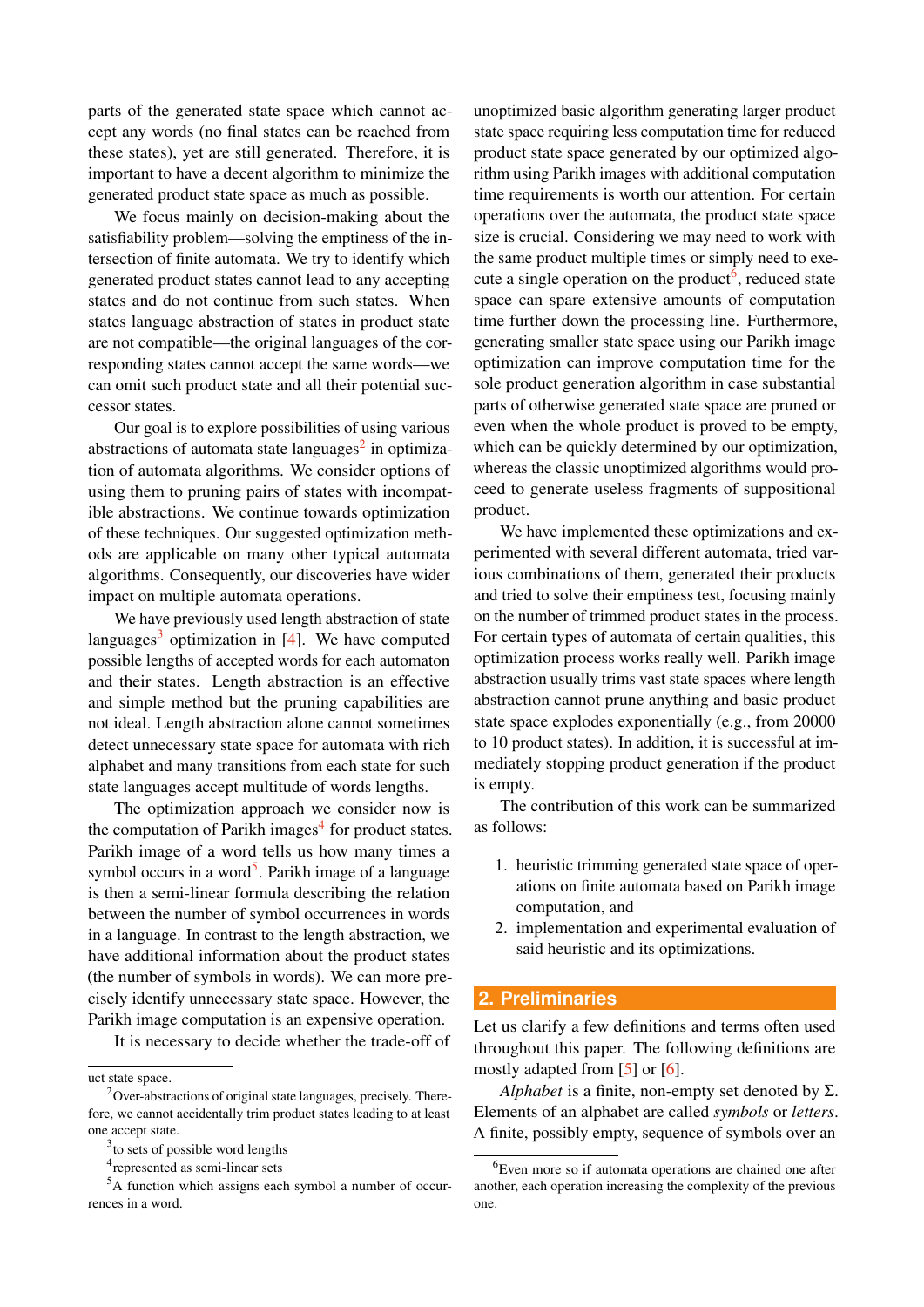alphabet is a *word w* from the set of all words  $\Sigma^*$  over an alphabet Σ.

# Definition 2.1 (Deterministic finite automaton)

*A deterministic finite automaton (DFA) is a 5-tuple*  $A = (Q, \Sigma, \delta, I, F)$ *, where:* 

- *Q is a non-empty set of states,*
- Σ *is an input alphabet,*
- $\delta$  *is a transition function:*  $Q \times \Sigma \rightarrow Q$ ,
- *I* ∈ *Q is the initial state, and*
- $F \subseteq O$  *is a set of final states.*

A *run* of *A* on input  $a_0a_1a_2...a_{n-1}$  is a sequence  $q_0 \stackrel{a_0}{\rightarrow} q_1 \stackrel{a_1}{\rightarrow} q_2 \stackrel{a_3}{\rightarrow} \dots \stackrel{a_{n-1}}{\rightarrow} q_n$ , such that  $q_i \in Q$  for  $0 \le i \le n$ ,  $q_0 = I$  and  $\delta(q_i, a_i) = q_{i+1}$  for  $0 \le i \le n-1$ . A run is *accepting* if *q<sup>n</sup>* ∈ *F*. The automaton A *accepts* a word  $w \in \Sigma^*$  if it has an accepting run on input *w*. A *language* recognized by finite automaton A is a set  $L(A) = \{ w \in \Sigma^* \mid w \text{ is accepted by } A \}.$  A single *transition* from transition function  $\delta$  is denoted as  $q \stackrel{a}{\rightarrow} q'$  if  $q' \in \delta(q, a)$  and means *one can get from state q to state q* ′ *with a transition symbol a*. For every state, DFA has at most one transition for a given symbol. Consequently, DFA has exactly one run on a given word from initial state to one of the accepting states (or nonterminating states $<sup>7</sup>$  $<sup>7</sup>$  $<sup>7</sup>$  in case the word is not accepted by</sup> the automaton at all).

## Definition 2.2 (Non-deterministic finite automaton)

*A non-deterministic finite automaton (NFA) is a 5-tuple*  $A = (O, \Sigma, \delta, I, F)$ *, where*  $O$ *,*  $\Sigma$  *and*  $F$  *are as for DFA and:*

- $\delta$  *is a transition relation:*  $\delta$  :  $Q \times \Sigma_{\epsilon} \rightarrow P(Q)$ *, where*  $\Sigma_{\varepsilon} = \Sigma \cup \varepsilon$  *and*  $P(Q) = \{R | R \subseteq Q\}$  *is a set of subsets of Q, and*
- $I = \{q | q \in Q\}$  *is a non-empty set of initial states.*

For every state and its transition symbol  $P(Q) \in \delta(q, a)$  is a singleton. For example,  $\delta(q_1, a) = \{q_1, q_2\}.$ 

Two finite automata *A* and *B* are said to be *equivalent* when both accept the same language:  $L(A) = L(B)$ .

For every NFA *A* exists a corresponding equivalent DFA *B*. *Determinization* is a process of converting such NFA to DFA.

Definition 2.3 (Product construction) *Operations on automata A*<sup>1</sup> *and A*<sup>2</sup> *yield a result – a product A as a 5-tuple deterministic finite automaton*  $A = (Q, \Sigma, \delta, I, F)$ .

*Given two NFAs*  $A_1 = (Q_1, \Sigma, \delta_1, I_1, F_1)$  *and*  $A_2 = (Q_2, \Sigma, \delta_2, I_2, F_2)$  *over the same alphabet*  $\Sigma$ *, we can define:*

- *a set of states*  $Q = Q_1 \times Q_2$ ,
- *a transition relation*  $\delta$  :  $Q \times \Sigma \rightarrow P(Q)$ *,*
- *a set of initial states*  $I = I_1 \times I_2$ *, and*
- *a set of accepting states*  $F = F_1 \times F_2$ .

The transition relation  $\delta$  is described as

 $([q_1,q_2],a) = \delta_1(q_1,a) \times \delta_2(q_2,a)$ . For pairs of states  $q_1$  and  $q_2$  from  $A_1$  and  $A_2$ , respectively, and a common transition symbol *a* of transitions  $q'_1 \in \delta_1(q_1, a)$  and  $q'_2 \in \delta_2(q_2, a)$ , we denote a single product transition as  $[q_1, q_2] \xrightarrow{a} [q'_1, q'_2],$  where  $[q'_1, q'_2] \in \delta([q_1, q_2], a)$  for the corresponding states  $[q_1, q_2]$  and  $[q'_1, q'_2]$  in *A* are called product states.

Focusing mainly on *intersection* of automata, the product construction tells that  $L(A) = L(A_1) \cap L(A_2)$ .

Finally, we test the *emptiness* of the resulting automaton language:  $L(A)$  does not accept any words.

|                         | <b>Input</b> : NFA $A_1 = (Q_1, \Sigma, \delta_1, I_1, F_1)$ ,                                                        |
|-------------------------|-----------------------------------------------------------------------------------------------------------------------|
|                         | NFA $A_2 = (Q_2, \Sigma, \delta_2, I_2, F_2)$                                                                         |
|                         | <b>Output:</b> NFA $(A_1 \cap A_2) = (Q, \Sigma, \delta, I, F)$ with                                                  |
|                         | $L(A_1 \cap A_2) = L(A_1) \cap L(A_2)$                                                                                |
|                         | $1 \quad Q, \delta, F \leftarrow \varnothing$                                                                         |
|                         | $1 \leftarrow I_1 \times I_2$                                                                                         |
|                         | $\mathbf{W} \leftarrow I$                                                                                             |
| $\overline{\mathbf{4}}$ | while $W \neq \emptyset$ do                                                                                           |
| 5                       | pick $\left[q_1, q_2\right]$ from W                                                                                   |
| 6                       | add $[q_1,q_2]$ to Q                                                                                                  |
| 7                       | if $q_1 \in F_1$ and $q_2 \in F_2$ then                                                                               |
| 8                       | add $[q_1,q_2]$ to F                                                                                                  |
| $\boldsymbol{q}$        | forall $a \in \Sigma$ do                                                                                              |
| 10                      | forall $q'_1 \in \delta_1(q_1, a), q'_2 \in \delta_2(q_2, a)$ do                                                      |
| 11                      |                                                                                                                       |
| 12                      | if $[q'_1, q'_2] \notin Q$ then<br>$\begin{bmatrix} \textbf{a} \textbf{d} \textbf{d} & q'_1, q'_2 \end{bmatrix}$ to W |
| 13                      | <b>add</b> $[q'_1, q'_2]$ to $\delta([q_1, q_2], a)$                                                                  |
|                         |                                                                                                                       |

Algorithm 1: Classic product construction

Definition 2.4 (Galois Connection) *Galois connection is a quadruple*  $\pi = (\mathcal{P}, \alpha, \gamma, \mathcal{Q})$  *such that:* 

- $P = \langle P, \le \rangle$  *and*  $Q = \langle Q, \sqsubseteq \rangle$  *are* partially ordered sets *(posets) and*
- *abstraction function*  $\alpha$ :  $P \rightarrow Q$  *and concretization function*  $\gamma: Q \to P$  *inverse to*  $\alpha$ *.*  $\forall p \in P$  *and* ∀*q* ∈ *Q:*

$$
p \leq \gamma(q) \Leftrightarrow \alpha(p) \sqsubseteq q.
$$

In the terminology of abstract interpretation, *P* is a *concrete domain* and *Q* is an *abstract domain*. If α and γ functions form a Galois connection, ∀*p* ∈ *P* ∶  $p \leq \gamma(\alpha(p))$ . That is, the abstraction may only overapproximate the concrete semantics.

<span id="page-2-0"></span> $<sup>7</sup>No$  accept state is accessible from them.</sup>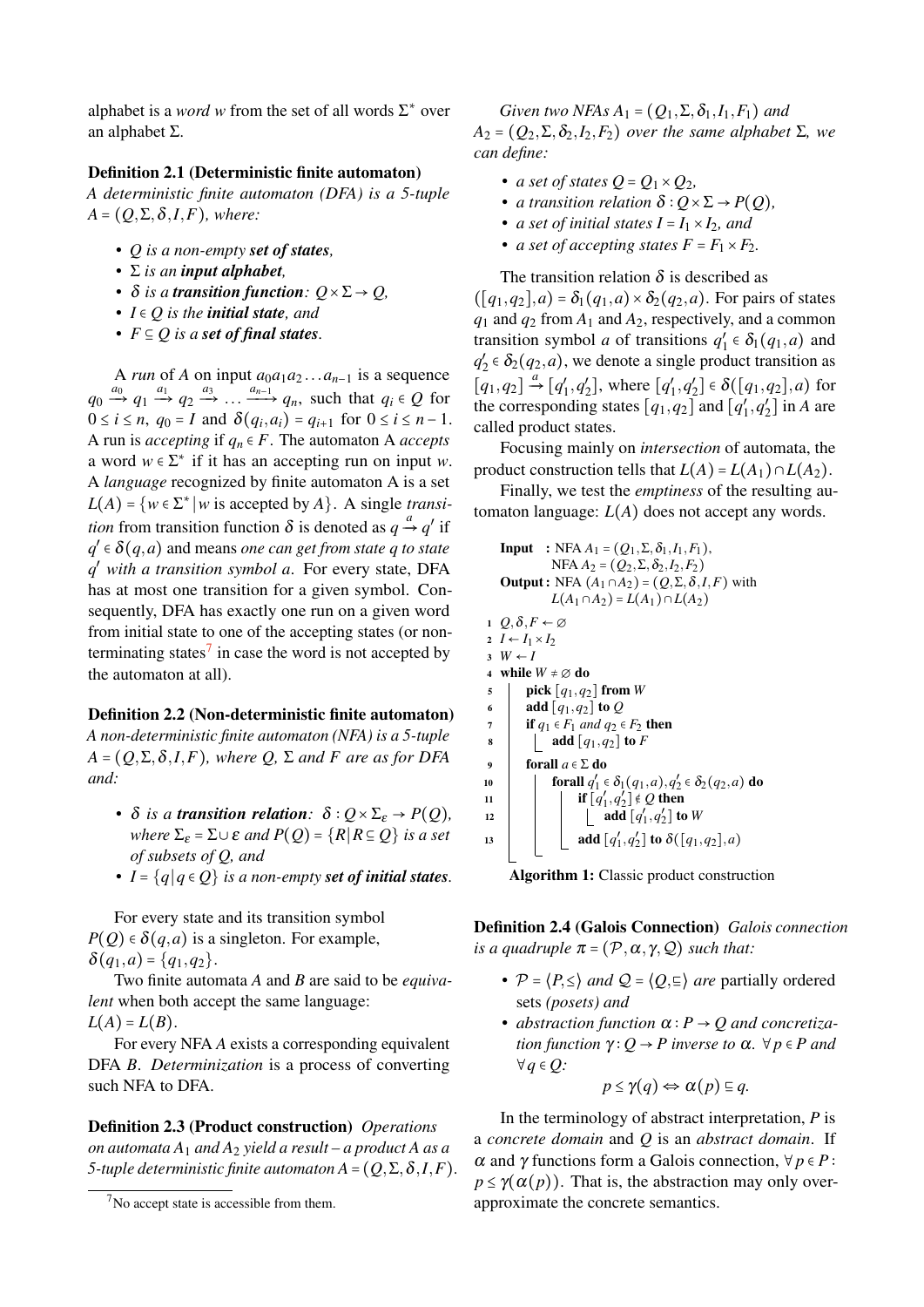# **3. State Language Abstractions**

We try to optimize operation on automata with our optimizations methods. For the purpose of introducing our methods, we focus solely on synchronous product construction of automata intersection in this paper. However, the proposed optimizations can be applied to other operations as well. When constructing a product, a considerate number of generated product states are nonterminating and thus unnecessary. Furthermore, the whole product must be constructed before we can determine whether the automata intersection is empty. Our optimizations decide the emptiness of parts of the product (or the whole product) already in the process of generating the product. We can thus prune nonterminating states before they are added to the product and omit extensive product state space before even considering it in the classic product generation algorithm. We achieve this by computing state language abstractions for each state the generated product state consists of and deciding their compatibility.

Our optimization are applicable on two and more automata, but for the ease of explanation, we will consider only two automata  $(A_1 \text{ and } A_2)$ . We have introduced the concept of state language abstractions in [\[4\]](#page-10-1) with length abstraction of state languages. The idea is to find a state language abstraction  $\alpha^X(q)$  of a state *q* in abstraction *X* ( $\alpha^{LA}(q)$  for length abstraction and now  $\alpha^{PI}(q)$  for Parikh image abstraction) representing a formula in first-order predicate logic. Both our  $\alpha^{LA}(q)$  and  $\alpha^{PI}(q)$  respect Galois connection. Hence, they are an over-approximation of state language of *q*. We compare such state abstractions in different finite automata  $(\alpha(q_1)$  where  $q_1 \in Q_{A_1}, \alpha(q_2)$  where  $q_2 \in Q_{A_2}$ ) to find out whether they are compatible with each other. If not, we can assume the corresponding state languages are neither and can prune such states.

The  $\alpha^{LA}(q)$  is a fast and simple abstraction abstracting accepted words to only their lengths, but can be too general to detect nonterminating states in some cases. In this section, we present a product construction optimization using Parikh image state language abstraction which tries to make the abstraction more accurate to prune larger quantities of unnecessary generated product state space.

Parikh images provide more information about the finite automata than simple length abstraction as Parikh image abstracts accepted words to numbers of occurrences of transition symbols in words regardless of their position in words instead of only word lengths without consideration of which transition symbols are actually used. Parikh image abstraction allows us to more precisely determine whether  $A_1 \cap A_2 = \emptyset$ . However, the Parikh image computation itself consumes a considerate amount of computational time for some of the more extensive finite automata. The question is, whether the added computation time compensates for more precise product generation with higher product states pruning capabilities.

We introduce an algorithm for Parikh image computation applied on each potential product state  $p = [q_1, q_2]$  to decide the compatibility of its  $\alpha^{PI}(q_1)$ ,  $\alpha^{PI}(q_2)$  (mutual satisfiability of formulae describing the abstractions). If the abstractions are proved to be compatible, *p* is added to the generated product. Otherwise,  $p$  is omitted and no additional  $p'$  such that  $p' = \delta(p, a)$  accessible only from *p* are added to the queue to test their abstractions compatibility. Generalization to n-tuples is then a matter of adding additional abstraction equal to the number of input automata.

#### <span id="page-3-1"></span>**3.1 Parikh Image**

We derive our Parikh image construction from the Parikh's theorem [\[7\]](#page-10-4) described in [\[8\]](#page-10-5), creating a semilinear Parikh image formulae for the given regular language as a set of Parikh images for each word in the language. However, our usage of Parikh image of some regular language (and therefore of the corresponding finite automaton recognizing such regular language) is restricted to determining the compatibility of Parikh image state language abstractions. Therefore, we only test for satisfiability of Parikh image formulae describing  $\alpha^{PI}(q_i)$ . We use SMT solver to resolve the satisfiability of Parikh image formulae of the current potential product state.

Our Parikh image formulae consist of the following constraints, in conjunctive normal form. For each potential product state, there exists exactly one our formula of Parikh image describing its regular language. We ask the SMT solver whether the Parikh image constraints for corresponding states in the original automata (one state per automaton) are compatible with each other. This ensures that we construct only those product states which satisfy the Parikh image constraints, otherwise we deem such potential product states redundant and such states can be pruned.

<span id="page-3-0"></span>Given an NFA  $A = (Q, \Sigma, \Delta, I, F)$  where *I* is a singleton  $I = \{q_0\}$ , Parikh image formula  $\varphi$  (as described in [\[9\]](#page-10-6) for solving string constraints) consists of the following conjuncts.  $\varphi$  describes runs of *A* (precisely, their over-approximation). The defined variables represent qualities of each run, their precise values the precise qualities of the specific run. Satisfiable assignment defines a set of runs with qualities given by the assigned variable values.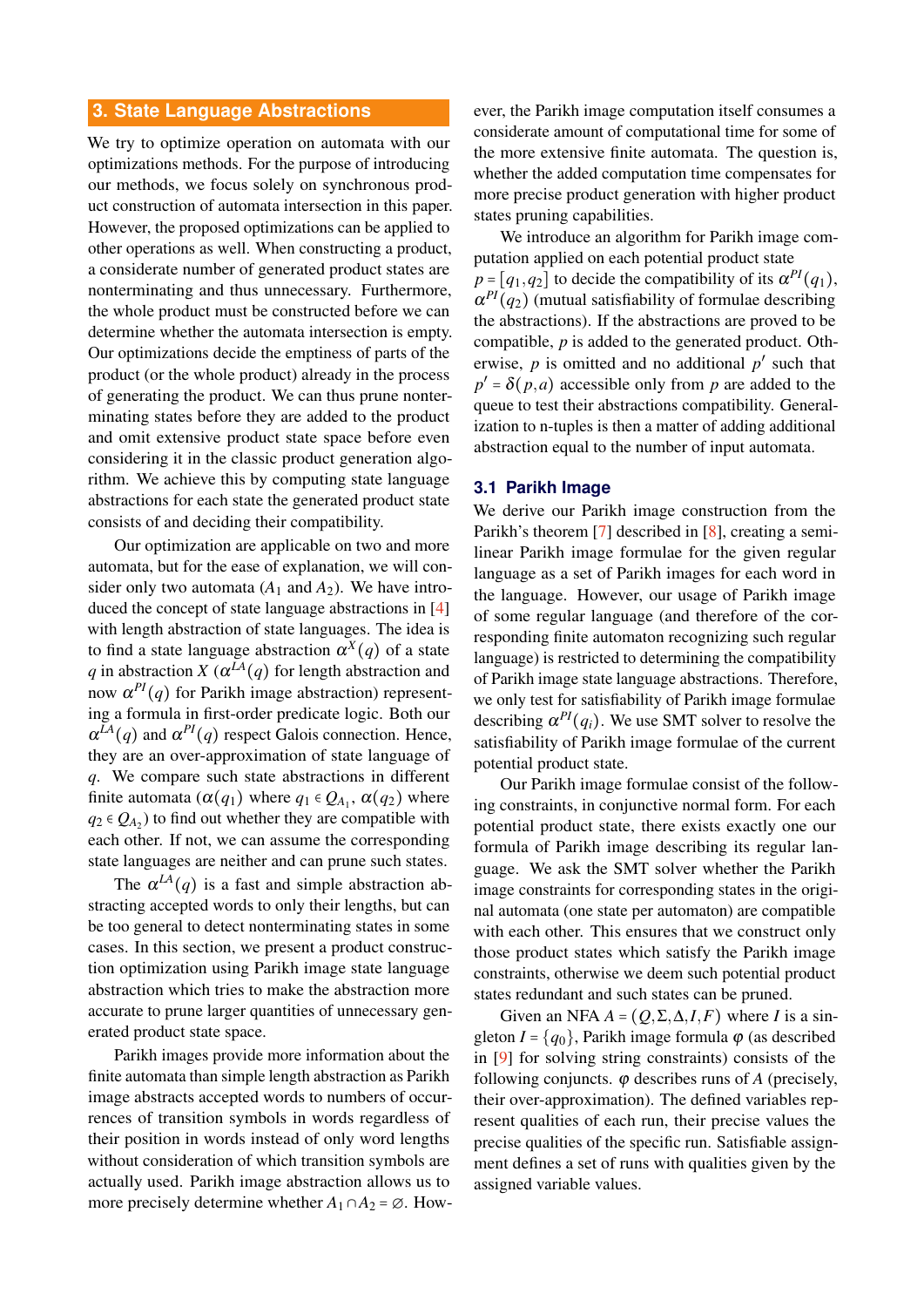1. Foremost, we define a variable  $u_q$  for each state  $q \in Q$ . *u<sub>q</sub>* defines how many times we enter *q* and exit *q* again by specifying the difference between the number of entries and exits. We construct equations with  $u_q$  for a run as follows:

• 
$$
u_q = 1
$$
 for  $q \in I$ ,

• 
$$
u_q \in \{0, -1\}
$$
 for  $q \in F$  and

- $u_q = 0$  for  $q \in Q \setminus (I \cup F)$ .
- <span id="page-4-0"></span>2. Second, we define a variable  $y_t$  for each transition *t* ∈  $\triangle$  such that *y*<sub>*t*</sub> ≥ 0 describing how many times is *t* used in the run.
- <span id="page-4-1"></span>3. We can now present an equation introducing a connection between  $u_q$  and  $y_t$  to evaluate the difference between the number of entries and exits for each  $q \in Q$  as follows:

$$
u_q + \sum_{t \in \Delta_q^+} y_t - \sum_{t \in \Delta_q^-} y_t = 0.
$$

where  $\Delta_q^+$  is a set of ingoing transitions

 $\Delta_q^+ = \{(\hat{q'}, a, q) \in \Delta\}$  and  $\Delta_q^-$  is a set of outgoing transitions  $\Delta_q^- = \{(q, a, q') \in \Delta\}$  from the given state *q*.

<span id="page-4-2"></span>4. Furthermore, we declare the only free variable #*<sup>a</sup>* for each transition symbol *a* ∈ Σ. #*<sup>a</sup>* describes the number of occurrences of *a* in accepted words regardless of their position in the words (the number of *a* in the run). The constraint

 $#_a = \sum_{t=(q,a,q') \in \Delta} y_t$  ensures  $#_a$  is consistent with the number of used *t* with *a*.

<span id="page-4-3"></span>5. Last, but not least, we make sure the regular language expressed by Parikh image preserves the connectedness of *A*—the used automata states are accessible from *I* and they are connected by transitions. Variable  $z_q$  for each  $q \in Q$  is introduced. *z<sup>q</sup>* represents the length of the path from *I* to *q* in a spanning tree of the subgraph with  $y_t \geq 0$ .

If *q* ∈ *I*, we add a constraint  $z_q = 1 \land y_t \ge 0$ . Otherwise,

$$
\big(z_q=0\wedge \bigwedge_{t\in \Delta_q^+} y_t=0\big) \vee \bigvee_{t\in \Delta_q^+} \big(y_t\geq 0 \wedge z_{q'}\geq 0 \wedge z_q=z_{q'}+1\big).
$$

If the distance  $z_q$  is 0,  $q$  is not in the run.

We gain an existentially quantified formula  $\varphi$  in Presburger arithmetic describing language abstracting  $\alpha^{PI}$  for *A* with free variables  $\#_a$ :

$$
\alpha^{PI}:\exists u_{q_1},\ldots,u_{q_n},z_{q_1},\ldots,z_{q_n},y_{t_1},\ldots,y_{t_m}:\varphi
$$

where  $n = |Q|$  is the number of states and  $m = |\Delta|$  is the number of transitions in the finite automaton.

For SMT solving, it is paramount that we have formulae without universal quantifiers, otherwise the

SMT solver computation could *explode* computation time-wise. SMT solver work best with quantifier-free or existential formulae. Thanks to how Parikh image is constructed, our approach takes advantage of these SMT qualities and our Parikh image formulae can be inserted in SMT solver as quantifier-free.

# <span id="page-4-4"></span>**3.1.1 Reduced Parikh Image**

The presented Parikh image works as intended. Nevertheless, the described Parikh image computation requires extensive resources and computation time. However, we use Parikh image only for determining the emptiness of the product. Given that most of the computation time is taken by the evaluation of these conjuncts, we try to minimize the number of Parikh image formula conjuncts SMT solver needs to evaluate for each ϕ.

Consequently, we infer our reduced Parikh image from the above shown Parikh image to further optimize Parikh image computation. We strip Parikh image of for our purposes unnecessary constraints and unify initial states as well as accept states.

Our reduced Parikh image consists of the following conjuncts:

<span id="page-4-5"></span>1. We use the conjuncts [1,](#page-3-0) except now we restrict  $u_q$  for each final state to have only the value  $-1$ ,  $i.e.$ 

$$
u_q = -1
$$
 for each state  $q \in F$ .

We can perform this reduction, because we know for sure that by unifying final states of the automaton into one abstract final state, there will be exactly only one final state where all words accepted by the automaton end, but none passes through this state earlier.

- 2. The conjuncts [2](#page-4-0) and [3](#page-4-1) remain unchanged, the same holds for conjuncts [4.](#page-4-2)
- <span id="page-4-6"></span>3. However, we completely omit the conjuncts for *z<sup>q</sup>* which ensure the connectedness of the Parikh image representation of finite automaton. The reason is that, as we have found out, the difference in pruning capabilities of Parikh image with or without the conjuncts [5](#page-4-3) on our benchmark automata is insignificant in comparison to the computation time spared by removing these conjuncts

The reason conjuncts [5](#page-4-3) are so demanding computation time-wise is that all these conjuncts have to be always recomputed for each single state Parikh image is computed for. Furthermore, the conjuncts themselves are complex for even simple automata. For that reason, SMT solvers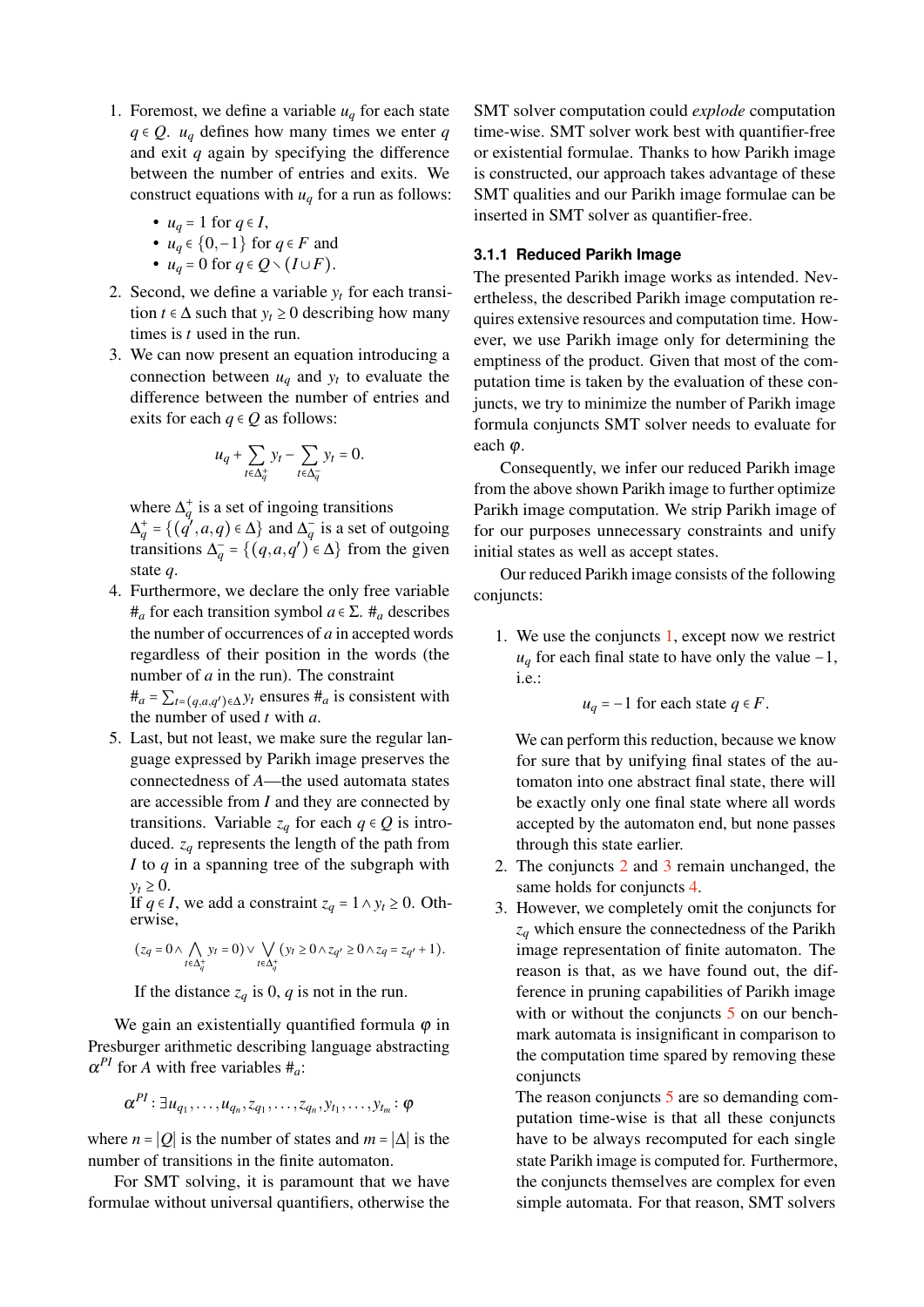need extensive resources to compute Parikh images with these conjuncts in consideration.

Even then, if we require ensuring that the reduced Parikh image represents the connectedness of the finite automaton, we can include these conjuncts, but, thanks to our unification of initial and accept states, we change them as follows to reflect our initial and accept state unification changes:

The constraint for when  $q$  is an initial state (*z<sup>q</sup>* = 1∧*y<sup>t</sup>* ≥ 0) remains unchanged. However, for every other state, we remove the possibility of  $y_t = 0$  and  $z_{q'} = 0$  in the second half of the conjuncts. The conjuncts look like this:

$$
\big(z_q=0\wedge \bigwedge_{t\in \Delta_q^+} y_t=0\big) \vee \bigvee_{t\in \Delta_q^+} \big(y_t>0 \wedge z_{q'}>0 \wedge z_q=z_{q'}+1\big).
$$

Our goal is to reduce the number of conjuncts the SMT solver needs to compute for each potential product-state. We focus on several optimizations such as incremental SMT solving,

Due to how we have reduced our Parikh image used for automata state language abstraction, we work only with finite automata with a single initial state and a single accept state. However, we can easily convert any finite automaton into the required format with adding two new states to each input automaton. One for a new initial state from which one can transition to all previous initial states and one for a new accept state to which lead all previous accept states. The previous initial and accept states are changed to common automata states.

#### **3.1.2 Compatibility of Multiple Parikh Image State Language Abstractions**

So far, we have shown how to compute Parikh image for a single finite automaton to represent said automaton with a single formula. We want to use this formula in such a way that would allow us to decide satisfiability of those formulae for multiple automata simultaneously when the formulae are combined into a single formula which we can decide its satisfiability for. The following paragraphs show how we use these features of Parikh images to determine satisfiability of multiple Parikh image formulae.

We can compute  $\varphi_1$  for  $A_1$  and  $\varphi_2$  for  $A_2$ . Each  $\varphi_i$ represents exactly one  $A_i$ . Therefore, each  $\varphi_i$  by itself is satisfiable for  $A_i$  where  $\varphi_i$  describes words accepted by  $A_i^8$  $A_i^8$ .

If each  $\varphi$ <sub>*i*</sub> is satisfiable, we want to know whether a combination of state language abstractions is compatible at the same time:  $sat(\Phi^{PI}(p))$  such that  $p = [q_1, q_2]$  is a product state,

$$
\Phi^{PI}(p) : \alpha^{PI}(q_1) \wedge \alpha^{PI}(q_2)
$$
 and

 $sat(\psi)$  is *True* iff  $\psi$  is satisfiable, *False* otherwise.

However, to maintain the languages of specific automata distinguishable, we label each variable *uq*,*y<sup>t</sup>* (optionally,  $z_q$ , too) for each  $\varphi_i$  according to *i*:  $u_{iq}$ ,  $y_{it}$  $(z_{ia})$ . The only exception are free variables  $\#$ <sub>a</sub> which in contrary are bound to transition symbols  $a \in \Sigma$  common to both  $A_i$ .

 $sat(\Phi^{PI}(p))$  means there are words accepted by all  $\varphi_i$  simultaneously and therefore by both  $A_i$ . Consequently, the automata product would be non-empty.

# **3.2 Optimization Algorithm Using Parikh Images**

We introduce the basic algorithm using Parikh image computation to construct the product of the intersection of finite automata. The algorithm resembles the length optimization algorithm from [\[4\]](#page-10-1). However, we compute Parikh image formulae and determine their satisfiability instead of generating lasso automata and determining satisfiability of length abstraction formulae now to optimize product construction.

We use Parikh image formulae to determine whether *p* is to be added to the generated product *P* (in case  $sat(\Phi^{PI}(p))$  or omitted (in case  $\varphi_1$  and  $\varphi_2$  are unsatisfiable simultaneously in  $\Phi^{PI}(p)$ .

We can see our proposed algorithm using Parikh image computation to optimize product construction in the Algorithm [2.](#page-6-0) Similarly to the length abstraction algorithm, we start with the initial states (our abstract initial state, as described in Section  $3.1.1$ ) of  $A_1$  and  $A_2$ , compute  $\varphi_1$  and  $\varphi_2$  combined into a single formula  $\Phi^{PI}(p)$ . If  $\neg sat(\Phi^{PI}(p))$ , *P* is empty and we can stop the product generation at once. Otherwise,  $sat(\Phi^{PI}(p))$  is satisfiable and the corresponding product state is added to *P*. We proceed to generate the consecutive potential product states. We set the initial states for Parikh image formulae computation to the current state for each automaton  $A_i$  for each potential product state and recompute the combined Parikh image formula. We iterate over potential product states from  $W$  (see line [6\)](#page-6-1).

The expression in line [9](#page-6-2) computes state language abstractions by computing Parikh image formulae, determines their compatibility (satisfiability of Parikh image formulae) and returns the result as a boolean value. We are only interested in the satisfiability test

<span id="page-5-0"></span><sup>8</sup>Our Parikh image is an over-approximation of the accepted language of *A<sup>i</sup>* . Therefore, there could exist such evaluation of variables in  $\varphi_i$  which describes words not accepted by  $A_i$ . It is a trade-off of precise representation of  $A_i$  for faster computation of  $\varphi_i$ .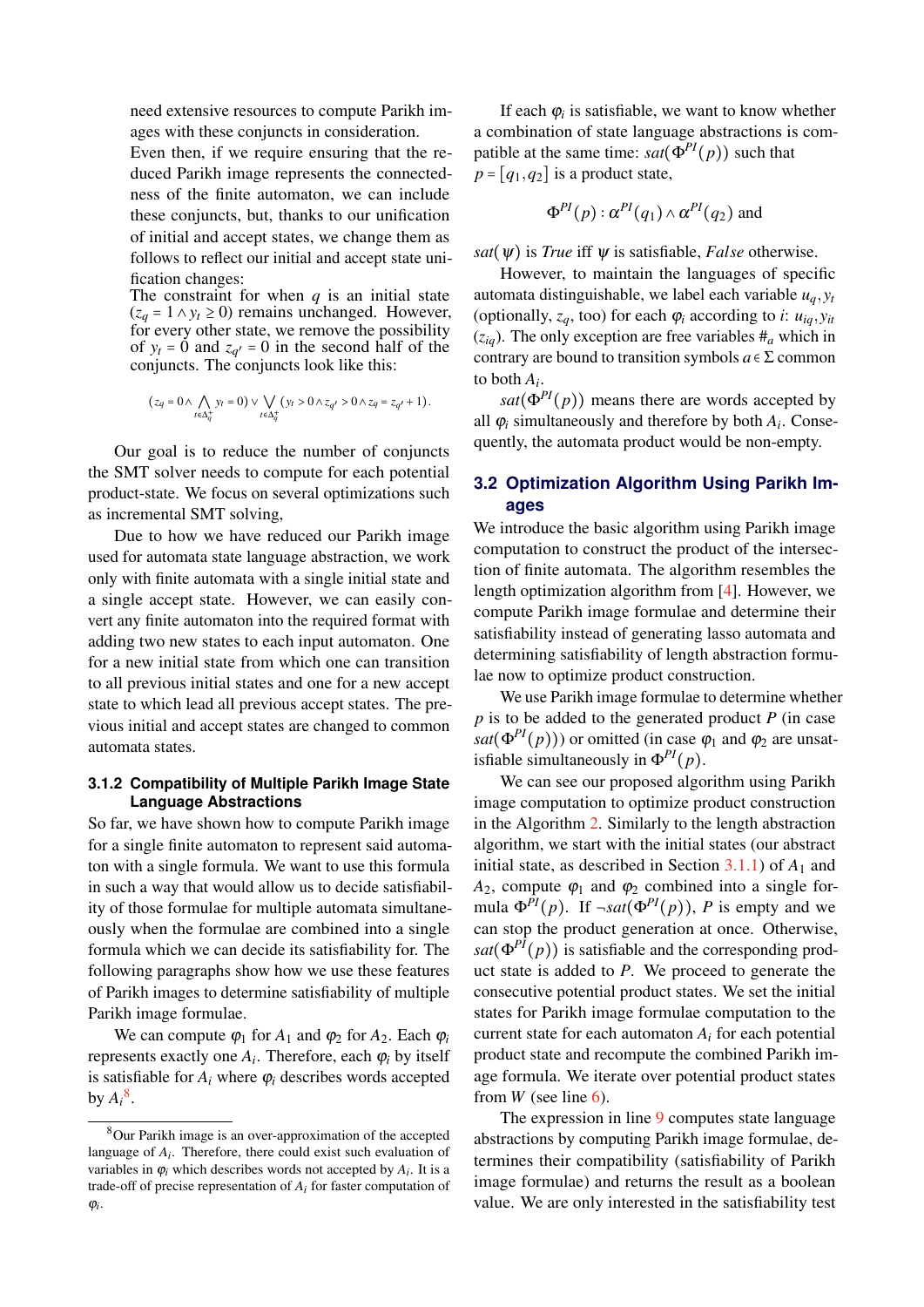result because we do not need any additional information from the computed formulae. Therefore, a simple boolean value is sufficient. The result of the satisfiability test is used further in the algorithm to determine whether the product state is added to the generated product and consecutive potential product states are appended to *W*. The Parikh image is computed as it is explained in Section [3.1.1.](#page-4-4)

```
Input : NFA A_1 = (Q_1, \Sigma, \delta_1, I_1, F_1),
              NFA A_2 = (Q_2, \Sigma, \delta_2, I_2, F_2)Output : NFA P = (A_1 \cap A_2) = (Q, \Sigma, \delta, I, F) with
              L(A<sub>1</sub> ∩A<sub>2</sub>) = L(A<sub>1</sub>) ∩L(A<sub>2</sub>)
1 Q, \delta, F \leftarrow \emptyset2 I \leftarrow I_1 \times I_23 W \leftarrow I4 res ← False
5 solved ← ∅
6 while W \neq \emptyset do
\tau picklast [q_1, q_2] from W
8 add [q_1, q_2] to solved
 9 res \leftarrow \alpha^{PI}(q_1) \wedge \alpha^{PI}(q_2) is sat
10 if res = True then
11 add [q_1, q_2] to Q
12 if q_1 \in F_1 and q_2 \in F_2 then
13 add [q_1, q_2] to F
14 forall a \in \Sigma do
15 c \int for all q'_1 \in \delta_1(q_1, a), q'_2 \in \delta_2(q_2, a) do
16 if [q'_1, q'_2] \notin solved and [q'_1, q'_2] \notin Wthen
17 add [q
′
1
,q
′
2
] to W
18 add [q'_1, q'_2] to \delta([q_1, q_2], a)
```
Algorithm 2: Product construction algorithm with Parikh image abstraction.

#### **3.2.1 Optimization with Skippable States**

Same as for the length abstraction algorithm from [\[4\]](#page-10-1), we can make use of skipping satisfiable product states optimization. When *sat*(Φ *PI*(*p*)) for some potential product state  $q = [q_1, q_2]$  and  $q$  generates only one consecutive potential product state  $q' = [q']$  $\frac{1}{1}, \frac{1}{q}$  $\begin{bmatrix} 2 \end{bmatrix}$  such that  $q \rightarrow aq'$  where  $a \in \Sigma$ , we can skip computing Parikh images for  $q'$  as we know for sure  $sat(\Phi^{PI}(p'))$  in order to get a satisfiable result for Parikh image for state *q*. We can add this functionality to our previous algorithm by replacing line [9](#page-6-2) with the content of Algorithm [3.](#page-6-3)

<span id="page-6-3"></span>1 if not isSkippable (
$$
[q_1, q_2]
$$
) then  
\n2  $res \leftarrow \alpha^{PI}(q_1) \wedge \alpha^{PI}(q_2)$  is *sat*  
\n3 else  
\n4  $res \leftarrow True$ 

Algorithm 3: Parikh image computation with skippable states optimization.

# **3.3 Optimization with Incremental SMT Solving**

We have to recompute Parikh image formula for every potential product state whose state language abstractions compatibility we check. We would appreciate a solution which would allow us to recompute only the conjuncts which change between two formulae (for two distinct product states) and keep the conjuncts which remain unchanged from the previous computation to be used in the next computation without the need to recompute them again. Our reduced Parikh image algorithm is designed for such optimization.

Notice that some conjuncts of Parikh image remain unchanged for the whole automaton, i.e., for every potential product state we compute Parikh images for. Therefore, we can use incremental solving features of SMT solver, which precompute these conjuncts only once when Parikh image is first computed<sup>[9](#page-6-4)</sup>. We make use of these already computed constraints to quicken Parikh image computation for every other state.

Assume finite automata *A* and *B* (whose intersection we generate) and a state  $p = [a, b]$  where  $a \in Q_A$ ,  $b \in Q_B$  as a potential product state. The changes of conjuncts in  $\varphi_A$  and  $\varphi_B$  are caused by moving (setting) the states in both *A* and *B* corresponding to *p* as new initial states  $I_A = \{a\}$  and  $I_B = \{b\}$  as we proceed further into the automata in product construction. We start with the abstract initial states (one for each original automata,  $I_A = \{a'_0\}$  and  $I_B = \{b'_0\}$ .

First, we compute  $\Phi^{PI}(p_0)$  such that  $p_0 = (a'_0, b'_0)$ . Iff  $sat(\Phi^{PI}(p_0))$ , we generate new potential product states (e.g.,  $p_1 = (a_1, b_1)$  and  $p_2 = (a_1, b_2)$ ). Now we need to check whether to include  $p_1$  and  $p_2$  to the generated product, i.e., check that  $sat(\Phi^{PI}(p_1))$  and  $sat(\Phi^{PI}(p_2))$ , respectively. Taking  $p_1$ , we set new initial states  $I_A = \{a_1\}$ ,  $I_B = \{b_1\}$ . Similarly for  $p_2$ , we would set  $I_A = \{a_1\}, I_B = \{b_2\}.$ 

We now need to change every mention of initial states in  $\varphi_A$  and  $\varphi_B$  because the initial states are different from those we used at the start  $(a'_0$  and  $b'_0$ ) and for which we already computed  $\Phi^{PI}(p_0)$ . We now introduce an optimization of Parikh image computation which precomputes unchanged conjuncts only once and recomputes only conjuncts mentioning initial states.

#### **3.3.1 Persistent and State Specific Clauses**

To present optimization with incremental SMT solving, we split  $\alpha^{PI}(q)$  conjuncts into two groups: persistent clause and state specific clause.

<span id="page-6-4"></span><sup>9</sup>Consequently, computing Parikh image for the first time (for the first state of the given finite automaton) will take longer than for the following product states.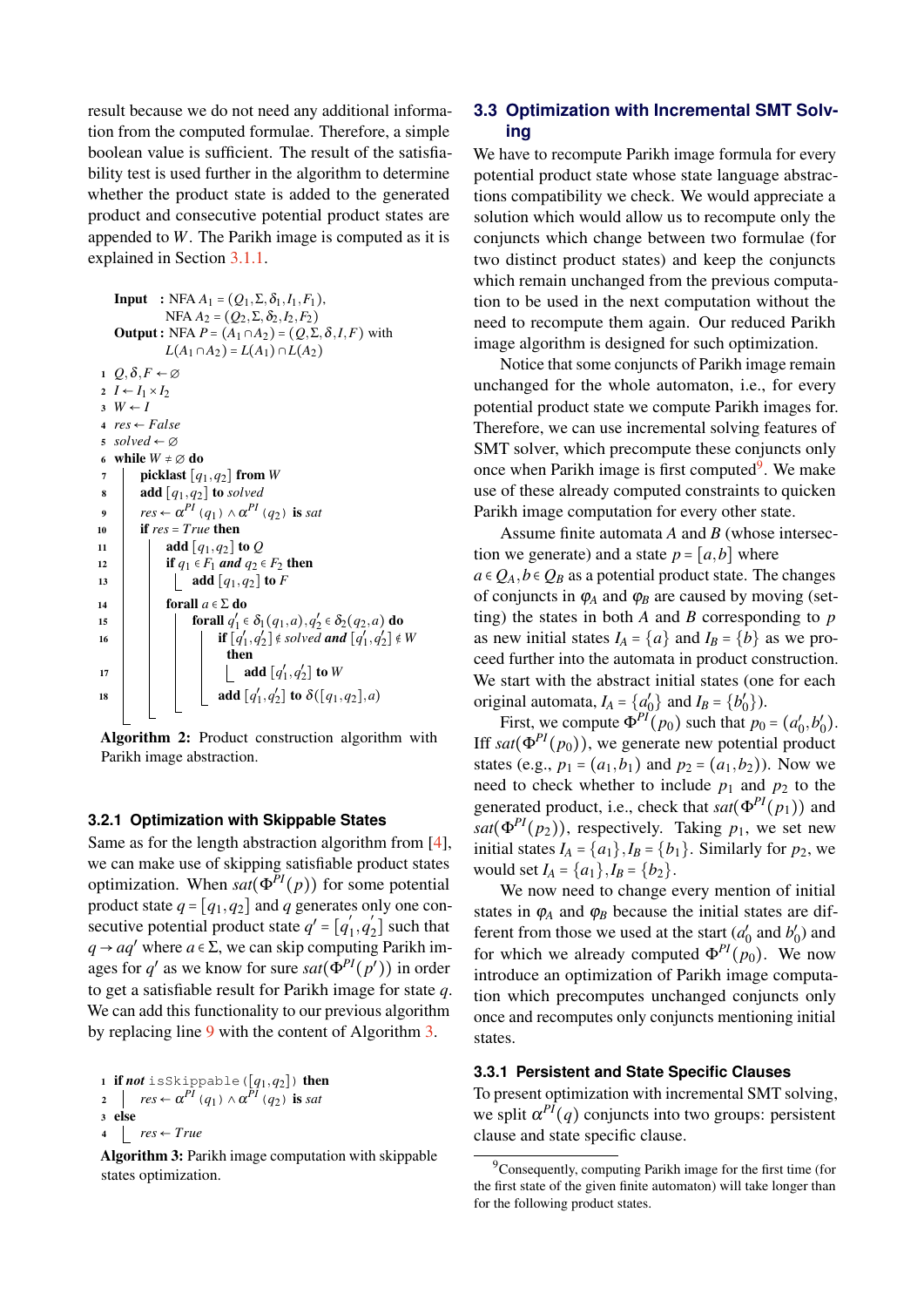Persistent clause represents Parikh image conjuncts which can be precomputed once and used throughout the whole process of working with the given finite automaton. Persistent clause consists of unchanged conjuncts of original Parikh image described in [3.1:](#page-3-1) conjuncts [2,](#page-4-0) conjuncts [3](#page-4-1) and conjuncts [4.](#page-4-2)

State specific clause consists of conjuncts which change with every potential product state *p* tested for satisfiability, and as such have to be constructed and recomputed for every satisfiability test. The whole process of recomputing state specific clause is the most resource heavy part of the Parikh image computation algorithm. Therefore, our goal is to minimize the number of conjuncts in a state specific clause as much as possible. The state specific clause consists of conjuncts [1](#page-4-5) as they directly change according to initial states and, optionally, if we want to include  $z_q$  con-juncts, conjuncts [3.](#page-4-6) We would need to recompute  $z_a$ conjuncts for each potential product state too because the conjuncts compute with initial states.

SMT solvers are well optimized to improve their performance by allowing incremental SMT solving. As we can see, the majority of conjuncts can be precomputed for the whole product generation and only taken into consideration with always recomputed new state specific clause.

It is worth to note that the conjuncts [3](#page-4-6) manipulate with initial states but the structure of the conjuncts could be reversed to compute connectedness of the automaton in *reversed* order, from the accept states to the initial states. In that case, the conjuncts could be reconstructed as a part of the persistent clause dependent on accept states which remain unchanged (the abstract accept state) for the entire time. This additional optimization might be worth inspecting. Because the inclusion of conjuncts [3](#page-4-6) does not generate smaller state spaces with our benchmark automata, we did not investigate further yet.

SMT solvers can utilize their cache abilities to compute similar, consecutive formulae faster. We can observe how Parikh image satisfiability of successive product states are computed quickly due to minimal changes in formulae which SMT solvers can quickly resolve while using the most of the previously computed formulae constraints.

## **3.3.2 Algorithm for Incremental SMT solving Using Parikh Image**

To implement incremental SMT solving to our current Parikh image computation shown in Algorithm [2,](#page-6-0) we need to make the following adjustments.

We need to precompute persistent clauses once *A*<sup>1</sup> and *A*2. We insert a new line to our algorithm between lines [5](#page-6-5) and [6.](#page-6-1) The new line contains a call to a function addPersistentClauses() which precomputes persistent clauses for both *A*<sup>1</sup> and *A*2. Note that the function is called only once, before we enter the *while* loop for iterating over potential product states.

We compute state specific clauses as normal when we ask whether  $sat(\Phi^{PI}(p))$  when we are checking compatibility of both  $\alpha^{PI}$  on line [9.](#page-6-2) However, we push the previously precomputed state persistent clauses to the SMT solver stack. This preserves them when the current state specific clauses are dropped after  $sat(\Phi^{PI}(p))$  is resolved. For a pseudocode of the replacement of line [9,](#page-6-2) see Algorithm [4.](#page-7-0)

<span id="page-7-1"></span><span id="page-7-0"></span><sup>1</sup> smtSolverPush() 2  $res \leftarrow \alpha^{PI}(q_1) \wedge \alpha^{PI}(q_2)$  is *sat* <sup>3</sup> smtSolverPop()

Algorithm 4: Add state specific clauses to SMT solver for incremental SMT solving optimization.

The line [2](#page-7-1) computes Parikh image formulae and determines their satisfiability, as explained in Section [3.1.1.](#page-4-4)

#### **3.4 Optimization with SMT Solver Timeout**

In the case of Parikh images computed with SMT solver, it is easier to determine  $\neg sat(\Phi^{PI}(p))$  than  $sat(\Phi^{PI}(p))$ . Based on our experiments, we use timeout functionalities of SMT solver to quicken the process of resolving satisfiability of potential product states.

We define a maximal amount of time SMT solver can compute  $sat(\Phi^{PI}(p))$  for a single product state *p* to resolve its satisfiability. If SMT solver resolves  $sat(\Phi^{PI}(p))$  before the time runs out, we proceed as normal. However, if the time runs out, the result of the satisfiability test is unknown and we must presume  $sat(\Phi^{PI}(p)).$ 

This approach resolves  $sat(\Phi^{PI}(p))$  of an over abstraction described previously. We prune such potential product states that  $sat(\Phi^{PI}(p))$  can be resolved quickly (within the defined timeout) while allowing the inclusion of some potential product states which are in fact unnecessary to the generated product. Nevertheless, we find pruning capabilities of this optimization satisfactory and the computation time decreases noticeably.

There is a problem with choosing the right time limit for timeout for SMT solver. We say the ideal timeout depends on a structure of finite automata we are working with, their size and complexity. And on how much time we are willing to give to the SMT solver. The timeout is directly proportional to the re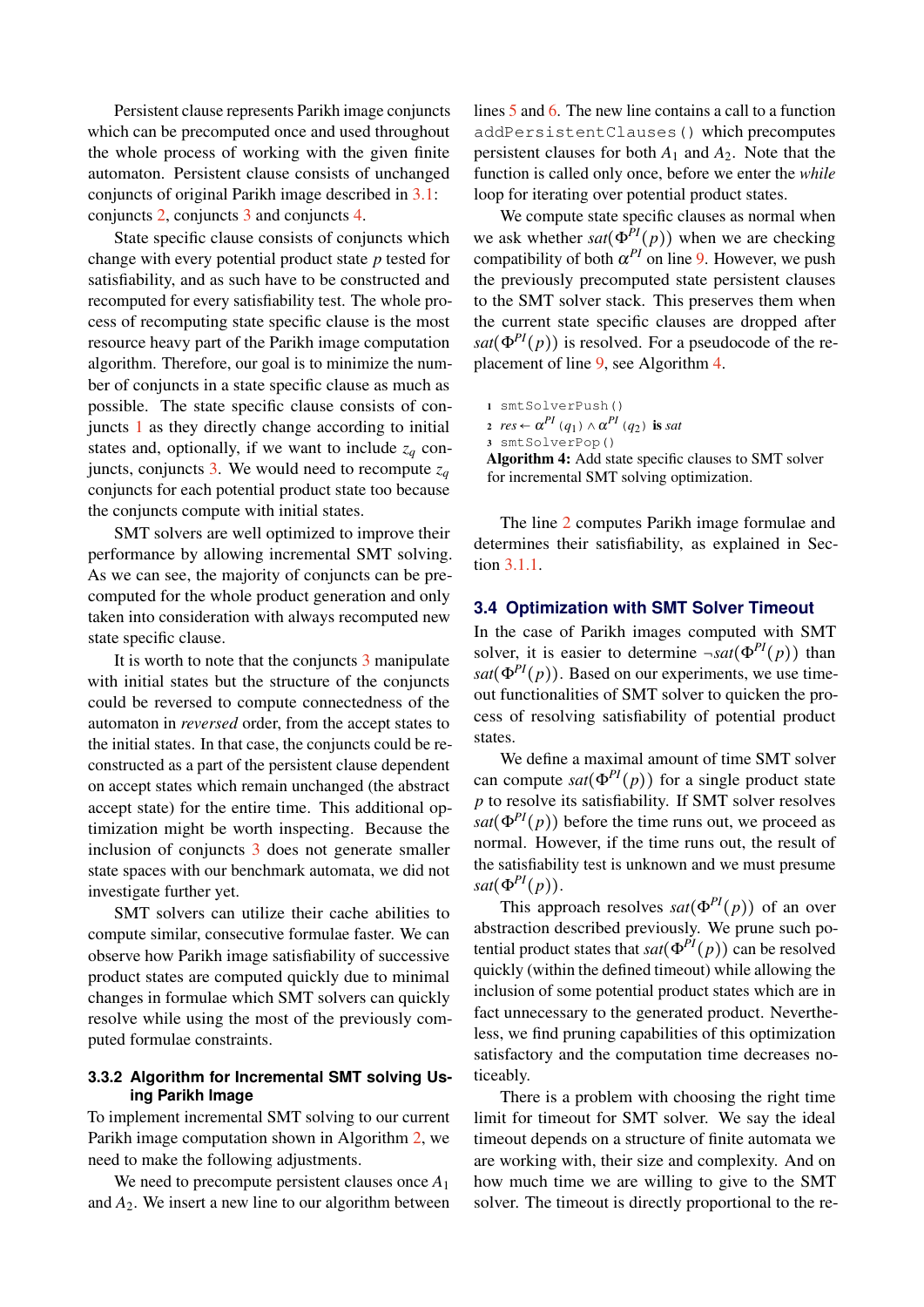sults precision and reversely proportional to the scale of over abstraction computed. The cost is that the computation time requirements are directly proportional to SMT timeout, too.

# **3.5 Parikh Image Optimization Enhanced by Length Abstraction**

One of the strengths of our optimization algorithms is their high customizability. The different approaches can be combined, easily parallelized and applied on various operations on finite automata. We present an approach which takes advantage of specific strengths of our proposed optimization methods while trying to mitigate their weaknesses and utilizes them in a single algorithm.

We introduce a variation of satisfiability testing of state abstractions. We use both length abstraction and Parikh image computation to determine satisfiability of state abstraction to optimize Parikh image computation algorithm. The Algorithm [5](#page-8-0) shows how we apply our optimizations on a single potential product state.

<span id="page-8-0"></span>1 if 
$$
\alpha^{LA}(q_1) \wedge \alpha^{LA}(q_2)
$$
 is unsat then  
\n2  $res \leftarrow False$   
\n3 else  
\n4  $res \leftarrow \alpha^{PI}(q_1) \wedge \alpha^{PI}(q_2)$  is *sat*  
\n5   
\n6   
\n1  $res \leftarrow True$   
\n8   
\n1  $res \leftarrow True$ 

Algorithm 5: Implementation of function checking satisfiability of state abstraction using both length abstraction and Parikh image computation optimizations.

First, we test whether  $\alpha^{LA}$  alone can prune the generated product state space by omitting the current potential product state  $[q_1, q_2]$  if  $\neg sat(\Phi^{LA}[q_1, q_2])$ . If length abstraction succeeds in omitting  $[q_1, q_2]$  from the product, we do not need to compute Parikh images for  $[q_1, q_2]$  and can continue with the Parikh image algorithm as if  $\neg \Phi^{PI}([q_1, q_2])$ . Otherwise, we continue with Parikh image computation for  $[q_1, q_2]$  (resolving satisfiability of its formulae as in the basic Parikh image algorithm from [2\)](#page-6-0).

# **4. Experiments and Results**

The reference implementation $10$  of the proposed optimizations, written in Python 3, as well as a complete table of all of our experiments and their results and graphs is publicly accessible on a [Codeberg reposi](https://codeberg.org/Adda/optifa)[tory](https://codeberg.org/Adda/optifa)<sup>[11](#page-8-2)</sup>. There is further explanation of the following graphs as well as additional graphs with description and in-depth analysis of performed experiments.

Test benchmarks used in our experiments were obtained from regular model checking. We have tested various different finite automata and their combinations. We have often used the same automata with their slightly changed variations to simulate real world examples of usually used automata to see how the optimized algorithm reduces the generated state space for certain types of automata with their typical qualities.

We have tested two main aspects:

- First, we have tested the generated state space for emptiness test. That is, whenever we find a solution—accepting state in the intersection, the test ends, and we count the number of generated product states to this moment. If no intersection is found, we end the test when it is certain there is no accepting state and the intersection is indeed empty.
- Second, for the same pair of automata, we have tested the full product construction. Adding new accepting states along the way and comparing generated state spaces in the end for the full product accepting the whole intersection of original automata.

We show results of several experiments with Parikh image computation optimization. At first, we are interested in pruning capabilities of Parikh image abstraction without further optimizations. Later, we provide results for introduced optimizations of Parikh image computation algorithm.

The following graphs in Figure [3](#page-9-2) show the results for both the emptiness test and full product construction of unoptimized Parikh image computation abstraction. The graph in Figure [1](#page-9-2) shows the comparison of product state spaces sizes in basic product construction algorithm and our Parikh image computation algorithm for emptiness test. Sorted in order of increasing product state space size generated by the basic product construction algorithm. The graph in Figure [2](#page-9-2) shows the same data, only for the full product construction experiment.

We conclude from the experiments that Parikh image optimizes the generated product state space in nearly every case and produces equal or better results than length abstraction every time. The strength of Parikh image is its higher pruning capacity due to wider range of information gathered from the automata. In multiple cases, Parikh image optimization is able to prune vast *branches* of potential generated product by

<span id="page-8-1"></span> $10$ In the [reference implementation,](https://codeberg.org/Adda/optifa) we use [Z3](https://github.com/Z3Prover/z3) as an SMT solver and automata operations are handled by [for our uses modified](https://codeberg.org/Adda/symboliclib) [library Symboliclib.](https://codeberg.org/Adda/symboliclib)

<span id="page-8-2"></span><sup>11</sup><https://codeberg.org/Adda/optifa>

<span id="page-8-3"></span> $12$ Plot is linear around 0 instead of logarithmic.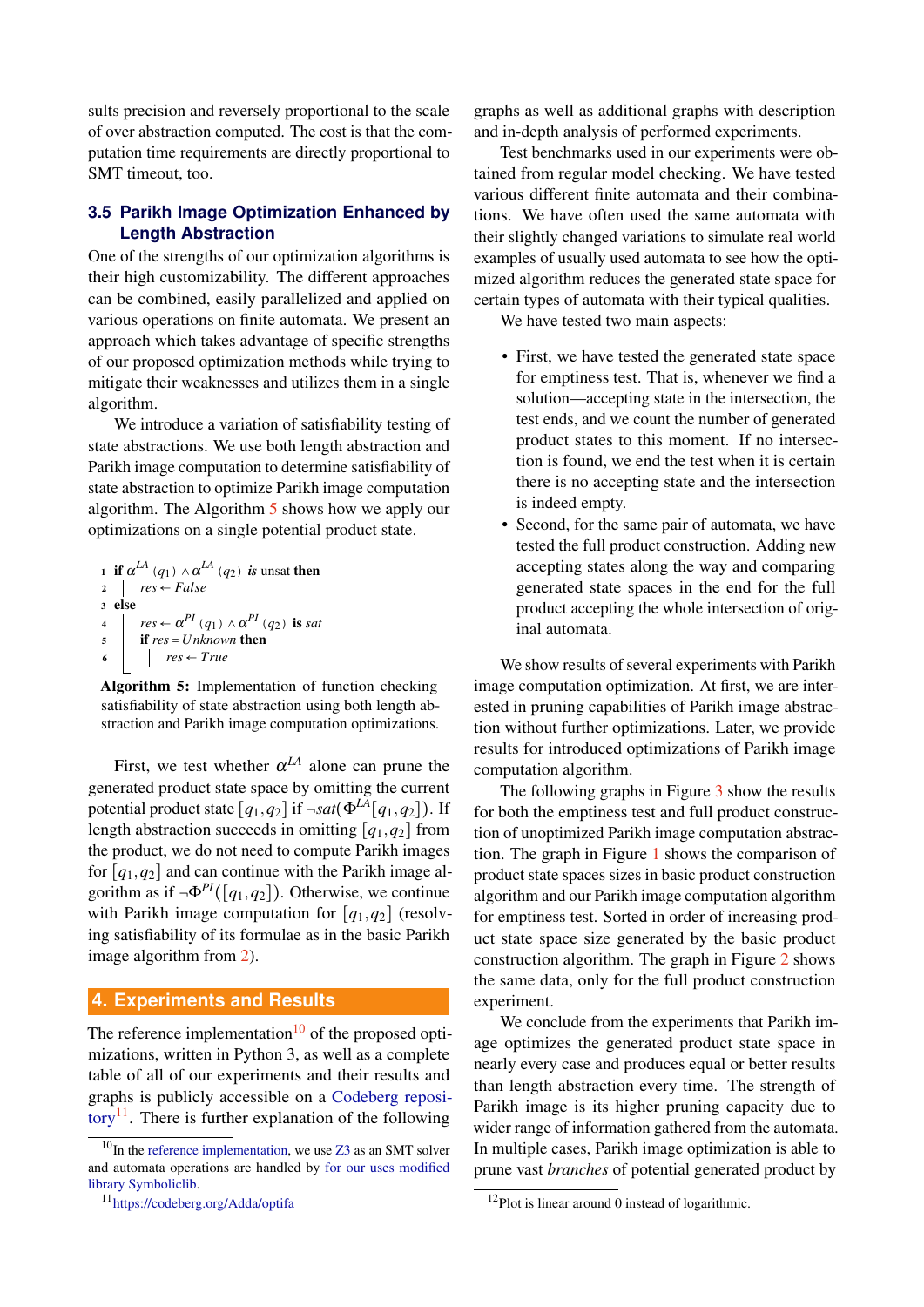<span id="page-9-2"></span>

**Figure 1.** Emptiness test **Figure 2.** Full product

**Figure 3.** Comparison of state space sizes generated by basic and optimized product construction algorithms with length abstraction (blue dots) and Parikh image computation (orange dots). Both axes are in symmetrical logarithmic scale<sup>[12](#page-8-3)</sup>, showing state space sizes: x-axis of basic product, y-axis of optimized product.

correctly determining incompatible transition symbols even if possible lengths of accepted words are mutually compatible, sometimes even entirely stopping product construction immediately when basic and length abstraction constructions continue to generate state space further.

Incremental SMT solving proves to be a great improvement to the Parikh image computation optimization. The amount of clauses depends on the number of states in finite automata, the number of transitions and the number of initial or accepting states. The following experiment provides an example comparison of the number of all clauses in Parikh image, clauses common to all product states (persistent clauses) and state specific clauses. For a product of 434 states, each product state Parikh image contains 2652 clauses. From those, 1782 clauses are persistent clauses and the remaining 870 are state specific clauses. A proportional ratio o persistent clauses in whole Parikh image is around 67.2%. The number of persistent clauses (experimentally determined to be usually around 70%) for our benchmark automata means around 70% of each computed Parikh image clauses can be precomputed once. Only 30% of clauses must be computed repeatedly for each potential product state.

# **5. Conclusions**

The most demanding parts of the intersection computation is the generation of product states and transitions of the product automaton. We tried to reduce the size of the generated state space by omitting the states which cannot lead to any accepting state—that is, omitting the *branches* which do not lead to any accepting state—by performing the emptiness test of

such states using various state languages abstractions over the original automata such as length abstraction using lasso automata or Parikh image computation based on Parikh's theorem. Each approach has been experimentally tested and further optimizations to the proposed algorithms were introduced.

According to our experiments, product state space is minimized especially for intersections with large branches where no final states can be reached or for intersections of automata accepting different lengths of words recognized by the automata languages. Further, for automata with long lines and similar automata varying only slightly from each other. Experiments show our algorithm generates smaller product state spaces for both emptiness test and full product construction, which are two usually used operations on automata intersection. All our abstractions consider over-approximation of possible products. Therefore, our optimizations are safe to use for any uses resolving operations on finite automata.

We have not encountered similar approaches to product construction optimization using length abstraction or Parikh image computation to compare our results with. It might be worth investing into combining our orthogonal approach with other existing algorithms to see how the generated product state space is affected. We are talking about abstraction techniques such as CEGAR [\[10\]](#page-10-7) and predicate abstraction [\[11\]](#page-10-8), IMPACT [\[12\]](#page-10-9), possibly IC3/PDR [\[13\]](#page-10-10). All the above techniques have proven efficient in hardware or software verification, and they can be applied in automata too. First attempts to use these techniques in finite automata problem-solving are based on IC3 [\[14\]](#page-10-11) and on the interpolation-based approach of McMillan [\[15\]](#page-10-12).

#### **Acknowledgements**

I would like to thank my supervisor,

Doc. Mgr. Lukáš Holík, Ph.D., who has provided essential and necessary information about the topic, outlined possible solutions and answered every question I have had throughout the whole time.

## **References**

- <span id="page-9-0"></span>[1] Stephen F. Siegel and Yihao Yan. Action-based model checking: Logic, automata, and reduction. In *CAV (2)*, volume 12225 of *Lecture Notes in Computer Science*, pages 77–100. Springer, 2020.
- <span id="page-9-1"></span>[2] Anthony Widjaja Lin and Pablo Barceló. String solving with word equations and transducers: towards a logic for analysing mutation XSS. In *POPL*, pages 123–136. ACM, 2016.